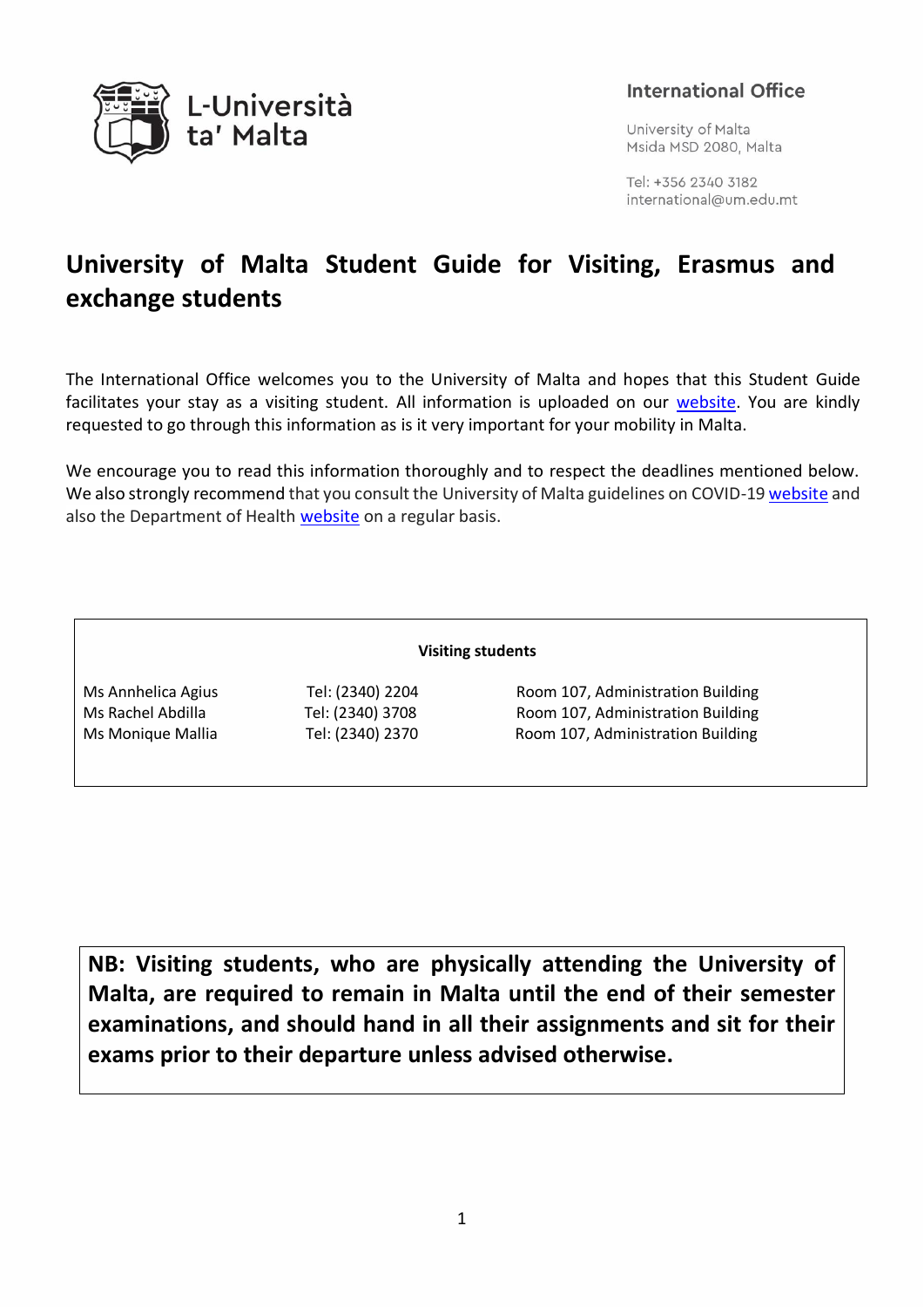## **Changes to your registered study-units:**

Changes to your registered study-units are to be communicated immediately to the respective coordinator at the International Office and changes will only be considered in exceptional circumstances such as possible time-table clashes or the cancellation of a specific study unit.

## **Learning agreements (Erasmus students only):**

- Learning agreements are to be signed by the respective coordinators at the International Office, University of Malta. These documents are to be sent by email on [erasmus@um.edu.mt.](mailto:erasmus@um.edu.mt)
- Make sure your learning agreement is updated according to your study-unit registration in eSIMS using the 'During Mobility' Section of your Learning agreement..

## **eSIMS account & student's details:**

- Students are requested to check their University of Malta IT student account, their eSIMS account and VLE on a regular basis. You may check your study-unit registration and also view your results through eSIMS.
- *Changes of addresses/phone numbers are to be updated by you through your eSIMS account*. It is important that you inform the International Office of any changes in your home address, email address, and also if you leave the country prior to the termination of the semester.

It is important that all students forward to the International Office their home and local addresses as well as a local telephone number where they can be contacted during their stay in Malta.

- If you are experiencing problems with your University of Malta IT student account, please advise the International Office immediately.
- Students are encouraged to download the My UM App. It provides information, resources and services about the University of Malta to your mobile device. For more information visit: https://www.um.edu.mt/myum

## **Time-Tables & attendance to lectures:**

- **First semester lectures** commence on **Monday 27 th September 2021**.
- Lecture times, room allocations and exam dates (if any) are normally placed on the notice boards and websites of each Department/Faculty. If you need further information you are to contact the respective departmental administrator immediately.
- Attendance to lectures is obligatory regardless whether lectures are online, blended or physically on campus. Failure to attend lectures on a regular basis may also result in students not being allowed to sit for an exam, resulting in a Fail on their transcript.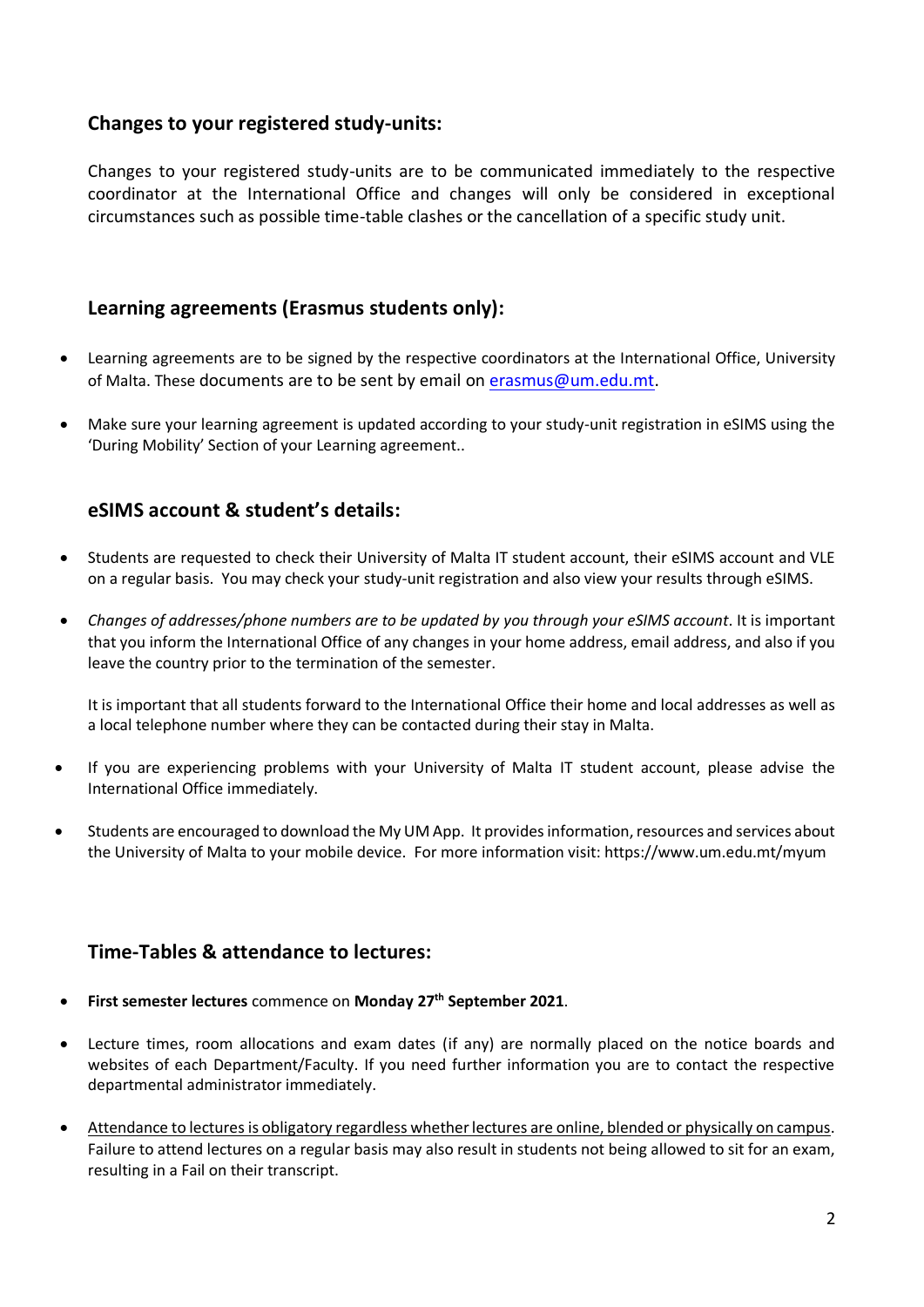• Students are to provide a reason to justify their absence from lectures (a medical certificate is required if the reason is medical) and are to inform their respective lecturer. Original medical certificates are to be handed to the Faculty/Departmental secretary.

## **Assignments & examinations**

• Assignments are to be handed in to the Faculty/Departmental secretary or through VLE within the stipulated deadlines according to the instructions given by the Department/Faculty. Please note that Plagiarism is heavily penalised. For further information please refer to the following link: *[https://www.um.edu.mt/\\_\\_data/assets/pdf\\_file/0009/95571/University\\_Guidelines\\_on\\_Plagiarism.pd](https://www.um.edu.mt/__data/assets/pdf_file/0009/95571/University_Guidelines_on_Plagiarism.pdf)***f**

For guidelines on how to avoid plagiarism you may refer to the following link: *[http://www.um.edu.mt/\\_\\_data/assets/pdf\\_file/0006/95568/how\\_to\\_avoid\\_plagiarism.pdf](http://www.um.edu.mt/__data/assets/pdf_file/0006/95568/how_to_avoid_plagiarism.pdf)*

- It is important to note that you are **not** to write your name on any part of the examination book, or make any other mark thereon calculated to disclose your identity to the examiner, except when specifically directed to write your name in a space provided for the purpose.
- Students should write their answers legibly **in black or blue ink**. Answers in pencil are NOT allowed.
- During examinations no part of any answer book may be torn off as is also instructed on the cover of the examination scripts.
- Students are requested to take the University student card with them since this card is compulsory for examination purposes.
- Students are warned that the University of Malta does not tolerate cheating or attempts at cheating during Exams. Heavy penalties are incurred when students are caught copying during exams. Please refer to the University Assessment Regulations 2009 for further information: *[http://www.um.edu.mt/\\_\\_data/assets/pdf\\_file/0010/24868/Assessment\\_Regulations.pdf](http://www.um.edu.mt/__data/assets/pdf_file/0010/24868/Assessment_Regulations.pdf)*
- For information about the Postgraduate marking scheme, you may refer to the following link: *[http://www.um.edu.mt/\\_\\_data/assets/pdf\\_file/0013/10831/Postgraduate\\_Harmonised\\_Regulations.p](http://www.um.edu.mt/__data/assets/pdf_file/0013/10831/Postgraduate_Harmonised_Regulations.pdf) [df](http://www.um.edu.mt/__data/assets/pdf_file/0013/10831/Postgraduate_Harmonised_Regulations.pdf)*
- Results will be issued for the whole study-unit that the student is registered on, that is if a study-unit is composed of an assignment and an examination, the student is expected to complete both assessment components. Failure to complete any assessment component will result in a 0-Fail for that component.

## **Dictionaries:**

Please note that as per the University Assessment Regulations, 2009:

'*Visiting students who are not registered on a Course leading to an award of this University may request and be granted permission to use a bi-lingual, English/native language dictionary during an Examination; English only dictionaries shall not be allowed'* (Regulation 39 (a) (i)).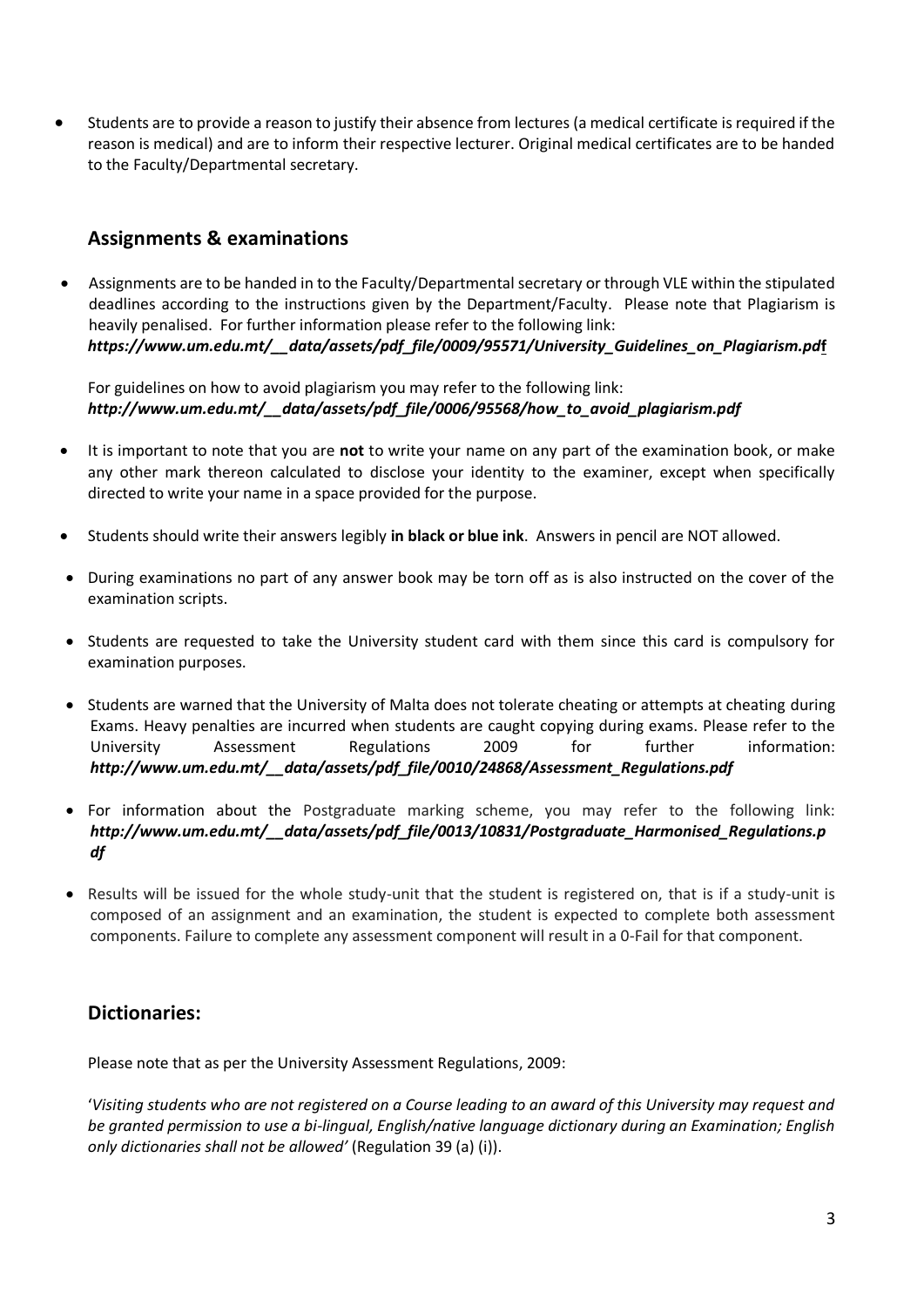The request/s will need to be submitted in writing (by e-mail) to the respective Faculty Manager of the Faculty offering the study-unit concerned and also keeping the International Office Coordinators in copy of this correspondence by not later than the 7<sup>th</sup> January 2022. Students are requested to list down the codes and title of study-units for which they need a dictionary. Approval of such requests is at the discretion of the concerned academic entity.

Late requests may not be accepted.

Students are not allowed to write notes, formulas, etc in or on their dictionaries as they will be in breach of the University Assessment Regulations. If you are using a copy from the Library, or borrowed a dictionary from someone else, you will need to check that no such notes exist.

## **Absenteeism during Undergraduate examinations:**

In terms of the General Regulations for University Undergraduate Awards, 2019, students are not required to provide evidence of absence from a written supervised examination.

When a student is absent from a written supervised examination, the Study-Unit shall be marked as incomplete, no final mark is awarded and he/she shall be allowed to sit for the examination at the next available opportunity under the same conditions, as he/she was entitled for in the missed session. This will be considered as a first sit and the result that may be obtained may be from grade  $A+$  – D or Fail. On the other hand, the result that may be obtained after a Fail exam is grade D – 45% or Fail.

## **Absenteeism during Postgraduate examinations:**

## **It is the duty of students to sit for their examinations when scheduled and they may only absent themselves from an examination for a valid reason.**

In terms of the University Assessment Regulations, 2009, a student who is absent for a postgraduate examination needs to submit the reason for absence so that Senate determines whether there was valid reason for the absence.

Notification of absence should be made to the Faculty Office of the study-unit concerned by phone by **not later than one hour after the commencement of an exam**.

A written letter giving the reason for absence together with any documents in support of the claim, must be presented to the International Office within 24 hours of the Examination.

In case of illness, the student should present a medical report (this report is attached to these guidelines), as proof of illness, which shall be signed on each page by a medical practitioner. This report must be presented to the International Office not later than 24 hours after the commencement of the first examination listed in the report. It is advisable to leave a copy with the Faculty. For certain medical conditions, a certificate from a specialist (that is, not a General Practitioner) in these conditions will be required.

**Reports which do not state the reason for absence are not acceptable** (i.e. it is not enough for the reports to state that the student was sick or unwell on a certain date).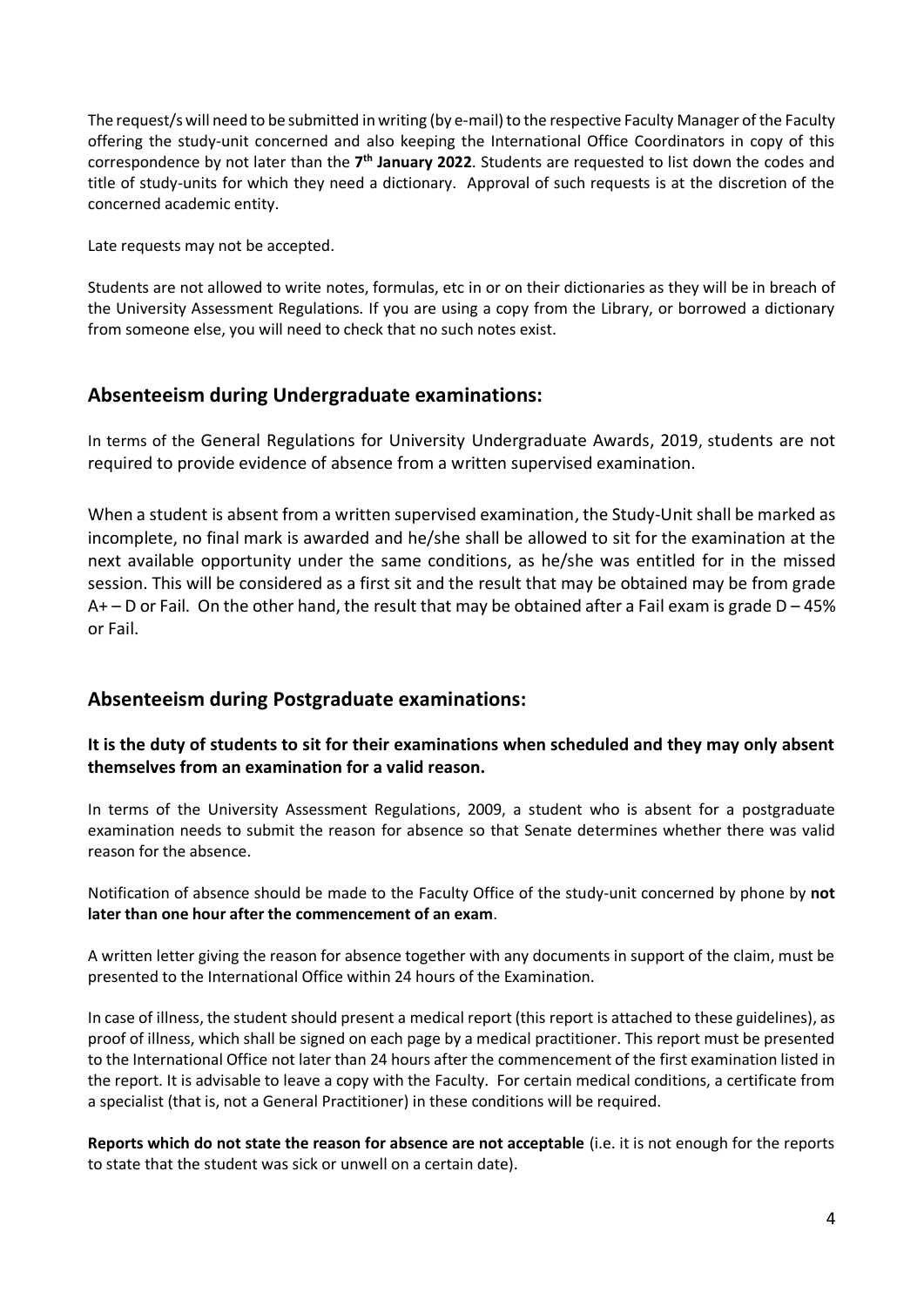**Students who attend for an examination but feel ill after the examination paper has been distributed and decide to discontinue their examination will not be considered as having been absent for a valid reason.** Should you feel unwell on the day of the examination, it is advisable not to attend for the examination and to provide a medical certificate as explained above. If you attend and leave the examination hall due to sickness, you will be allowed to re-sit the examination in the September session, if eligible.

### **Medical report instructions:**

An original Medical Report is to be given by hand to the Coordinators (International Office, Room 107, Administration Building). This report must be presented not later than 24 hours after the commencement of the first examination listed in the report. It is advisable to leave a copy with the Faculty.

The International Office will in turn forward original Medical Reportto the Registrar's Office for consideration by Senate. A copy will also be forwarded to the respective Faculty. Students are advised to keep a copy of all documents submitted.

Students will be notified by the Registrar's Office whether or not Senate would have considered their absence from the examination/s to be a valid reason and therefore, whether or not they will be allowed to sit for the missed examination/s as a first sit (i.e. where any mark up to 100 may be obtained) during the September Supplementary Examinations Session.

## **Absence from non-written assessments / non-submission of home assignments**

For non-written assessments, such as oral, practical or clinical, when students are examined individually at different times and dates, and for submission of home assignments, in case of absenteeism or nonsubmission, a student should submit a valid reason to the examiner/s.

If the reason submitted is considered valid by the examiners, the student is to either be examined or submit the work on another date during the same assessment session, if feasible, or be allowed to take the assessment at the next assessment session. When no reason is submitted or when the examiners consider the reason for absence as not valid or if the evidence provided is not considered sufficient, the student shall be deemed to have failed the missed assessment and shall receive a mark of 0, grade F.

## **Revision of papers:**

Should students wish to apply for a revision of paper, their request must be submitted within **one week** from the date of publication of the result of the Study-Unit in question.

The date of publication of the result is shown on the results screen on eSIMS. The International Office should be informed about this.

For further information please refer to the following link: www.um.edu.mt/registrar/students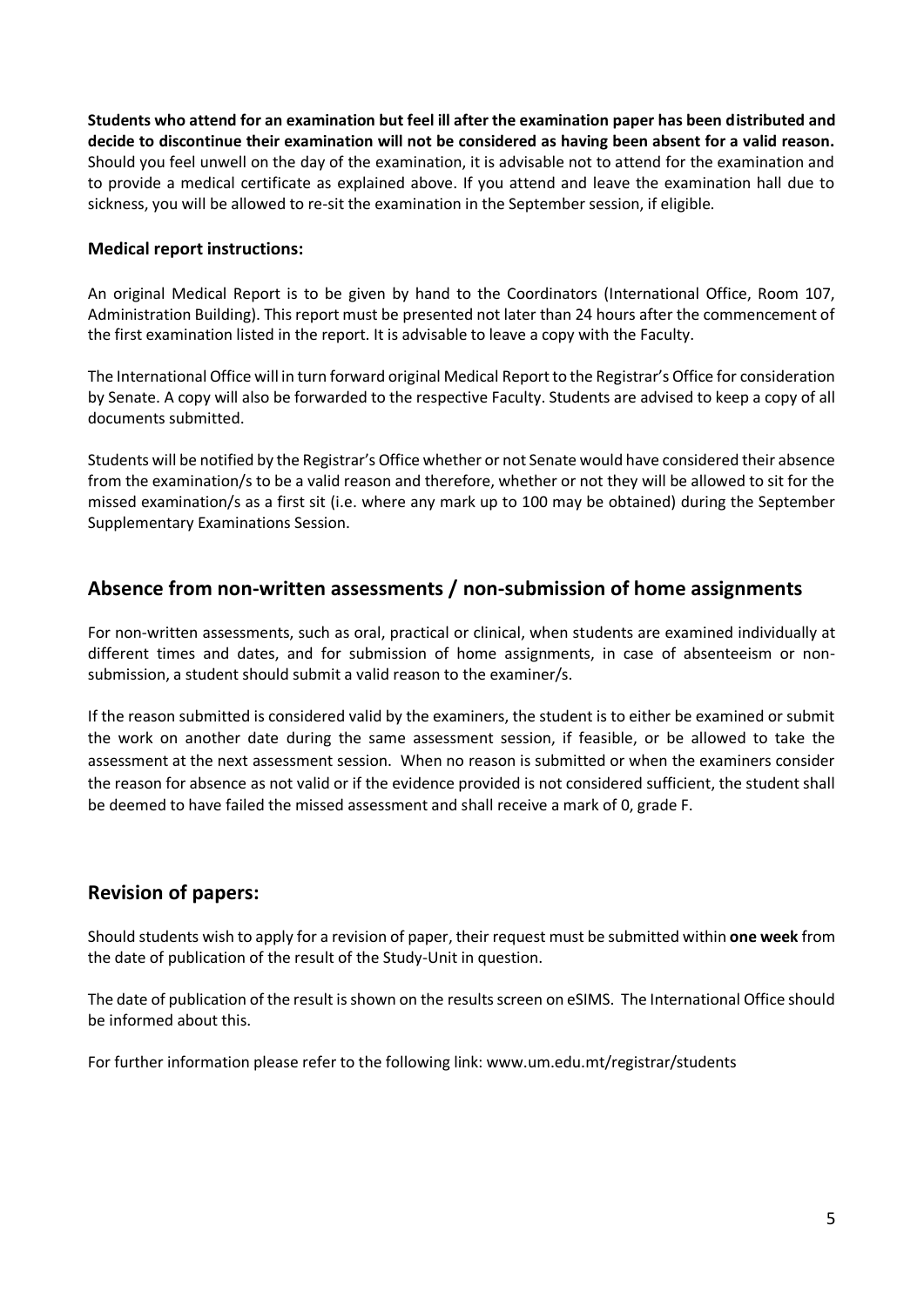## **Supplementary assessments:**

Supplementary assessments may be taken during the September Assessment Session which will be held between **1 September and 17 September 2022**.

Full year visiting students will be allowed to take resits for study-units amounting to not more than 20 ECTS credits. Visiting students who are here for one semester only will be allowed to take resits for study-units amounting to not more than 12 ECTS credits.

The maximum grade that can be obtained in a resit exam is D (45%).

#### **Examinations to be held abroad:**

- Students are to check their results on eSIMS or through the app My UM. Those students who are eligible to sit for an incomplete or a failed study-unit and who wish to take their assessment at their home university or at the University of Malta, are to inform the respective Faculty Manager and their international office Coordinator at the University of Malta by email, by not later than the **5 August, 2022**.
- It is the student's responsibility to inform the Faculty/Department concerned and the International Office of any re-sit requests by the deadline given.
- No arrangements will be normally made by the University of Malta for requests received after the above-mentioned deadline.
- Visiting students who submit their request by the above-mentioned deadline will receive a notification through their University of Malta IT account, indicating procedures to be followed when being examined by an alternative method of assessment, or sitting for examinations at their home University. Failure to follow these procedures may result in the University of Malta not being able to make the necessary arrangements to take examination/s abroad.

#### **Resubmissions in the form of assignments:**

In cases where a student has to resit a study-unit assessed by means of an assignment, she/he is to contact the host Faculty and the International Office, by not later than the **5 August 2022**. The student will need to indicate that the method of assessment of the resit is by assignment.

## **Official transcripts:**

Official transcripts are issued only after all the results have been published; however students may view their results online through their eSIMS account at any time. Transcripts will not be issued if the student still has incomplete study-units (results not yet published) and unless all library books are returned and any outstanding payments are settled. All library books are to be returned to the library prior to your departure. Transcripts will be sent directly to the student by email.